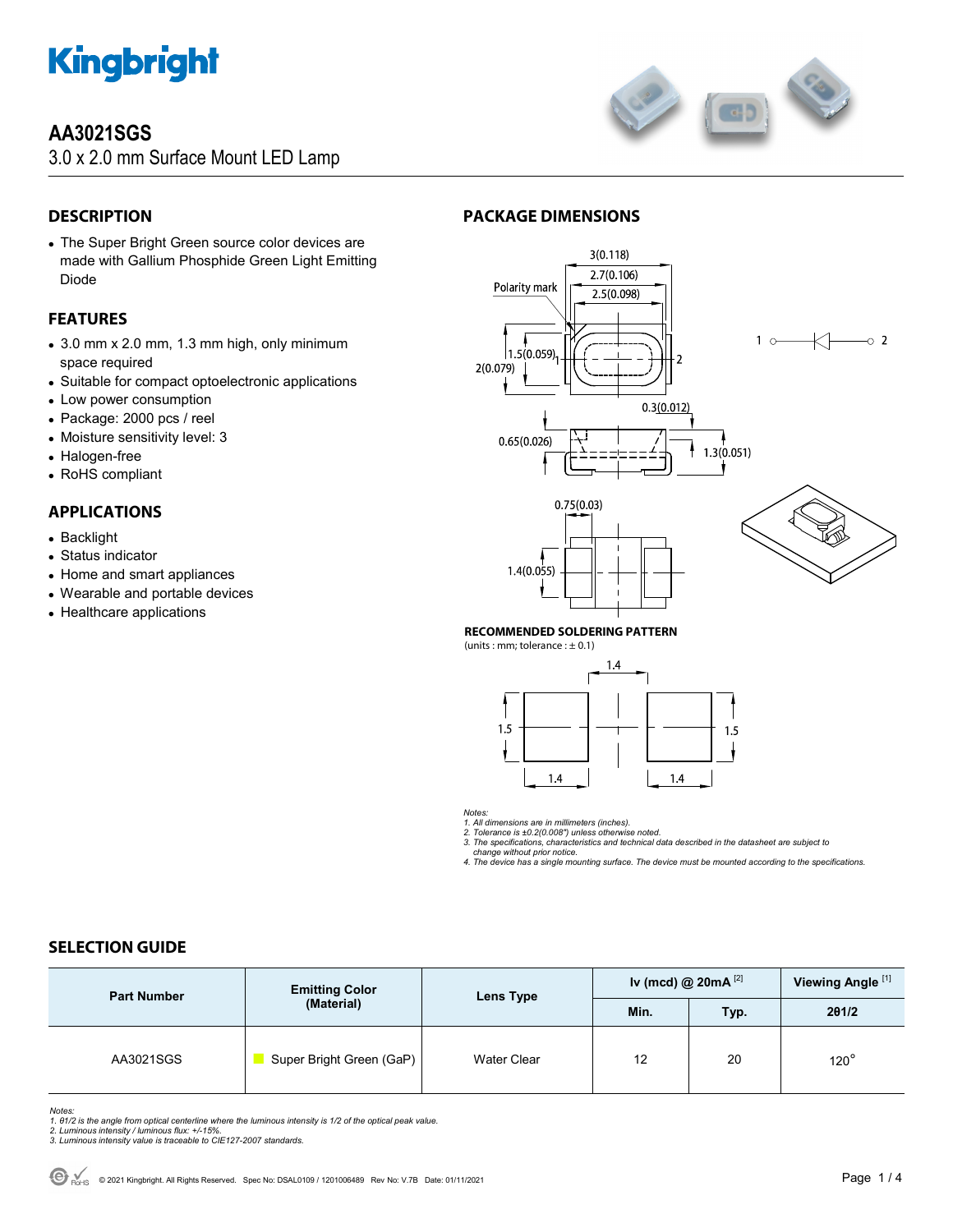# **Kingbright**

#### **ELECTRICAL / OPTICAL CHARACTERISTICS at TA=25°C**

| <b>Parameter</b>                                         | Symbol                     | <b>Emitting Color</b> | Value |                          | Unit |
|----------------------------------------------------------|----------------------------|-----------------------|-------|--------------------------|------|
|                                                          |                            |                       | Typ.  | Max.                     |      |
| Wavelength at Peak Emission $I_F$ = 20mA                 | $\Lambda_{\rm peak}$       | Super Bright Green    | 565   | $\overline{\phantom{0}}$ | nm   |
| Dominant Wavelength $I_F = 20mA$                         | $\lambda_{\text{dom}}$ [1] | Super Bright Green    | 568   | $\overline{\phantom{0}}$ | nm   |
| Spectral Bandwidth at 50% $\Phi$ REL MAX<br>$I_F = 20mA$ | Δλ                         | Super Bright Green    | 30    | $\overline{\phantom{0}}$ | nm   |
| Capacitance                                              | C                          | Super Bright Green    | 15    | $\overline{\phantom{0}}$ | pF   |
| Forward Voltage $I_F$ = 20mA                             | $V_F$ <sup>[2]</sup>       | Super Bright Green    | 2.2   | 2.5                      | v    |
| Reverse Current ( $V_R$ = 5V)                            | $I_R$                      | Super Bright Green    |       | 10                       | μA   |

*Notes:* 

*1. The dominant wavelength (*λ*d) above is the setup value of the sorting machine. (Tolerance* λ*d : ±1nm. )* 

2. Forward voltage: ±0.1V.<br>3. Wavelength value is traceable to CIE127-2007 standards.<br>4. Excess driving current and / or operating temperature higher than recommended conditions may result in severe light degradation or pr

#### **ABSOLUTE MAXIMUM RATINGS at TA=25°C**

| Parameter                               | Symbol                  | Value          | Unit        |
|-----------------------------------------|-------------------------|----------------|-------------|
| Power Dissipation                       | $P_D$                   | 62.5           | mW          |
| Reverse Voltage                         | $V_R$                   | 5              | $\vee$      |
| Junction Temperature                    | $T_j$                   | 110            | $^{\circ}C$ |
| <b>Operating Temperature</b>            | $T_{op}$                | $-40$ to $+85$ | $^{\circ}C$ |
| Storage Temperature                     | $T_{\text{stg}}$        | $-40$ to $+85$ | $^{\circ}C$ |
| DC Forward Current                      | IF.                     | 25             | mA          |
| Peak Forward Current                    | $I_{FM}$ <sup>[1]</sup> | 140            | mA          |
| Electrostatic Discharge Threshold (HBM) |                         | 8000           | $\vee$      |

Notes:<br>1. 1/10 Duty Cycle, 0.1ms Pulse Width.<br>2. Relative humidity levels maintained between 40% and 60% in production area are recommended to avoid the build-up of static electricity – Ref JEDEC/JESD625-A and JEDEC/J-STD-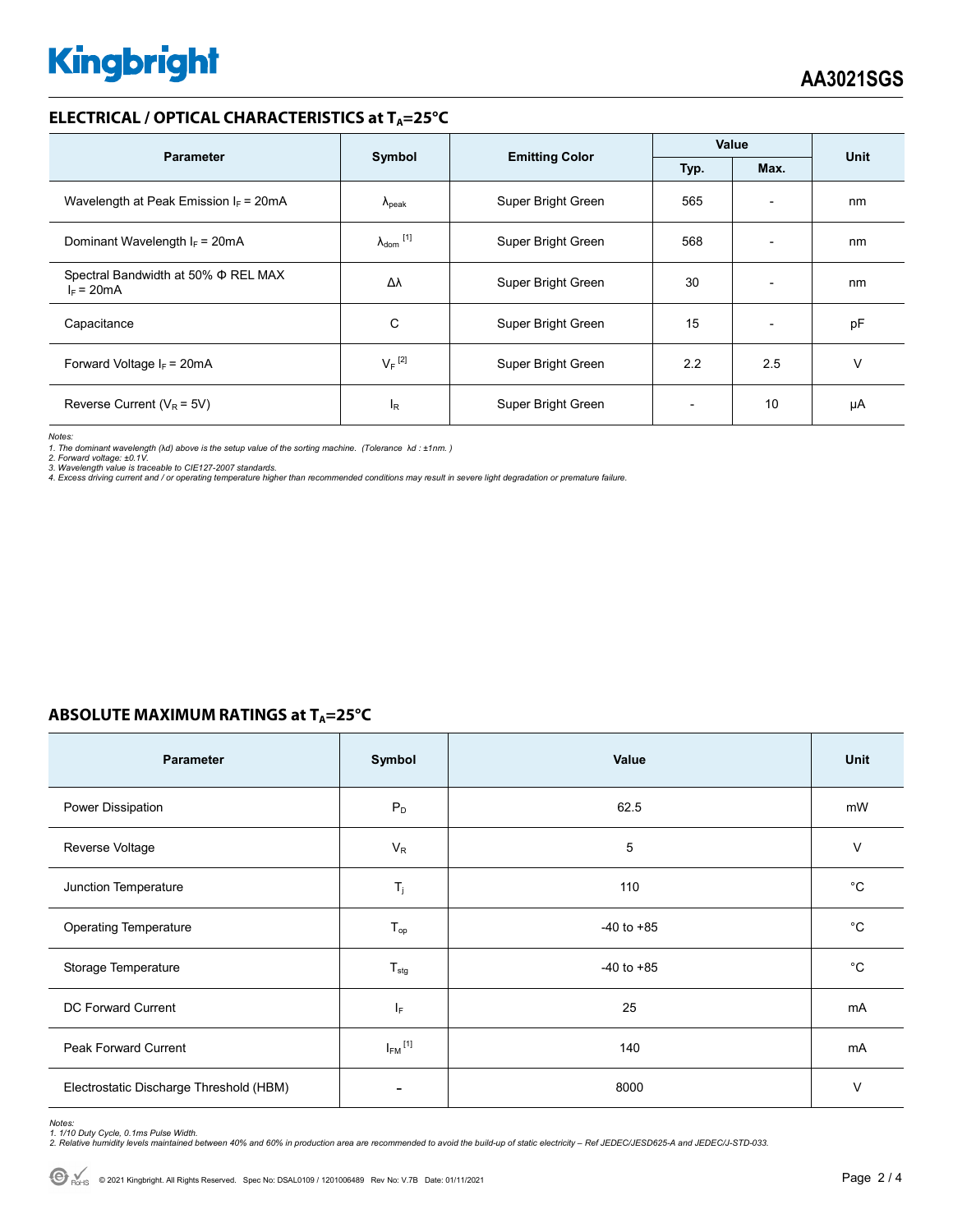# **Kingbright**

#### **TECHNICAL DATA**



#### **SPATIAL DISTRIBUTION**



#### **SUPER BRIGHT GREEN**





### **REFLOW SOLDERING PROFILE for LEAD-FREE SMD PROCESS**



- *Notes: 1. Don't cause stress to the LEDs while it is exposed to high temperature. 2. The maximum number of reflow soldering passes is 2 times.*
- 
- *3. Reflow soldering is recommended. Other soldering methods are not recommended as they might cause damage to the product.*

**TAPE SPECIFICATIONS** (units : mm)



#### **REEL DIMENSION** (units : mm)